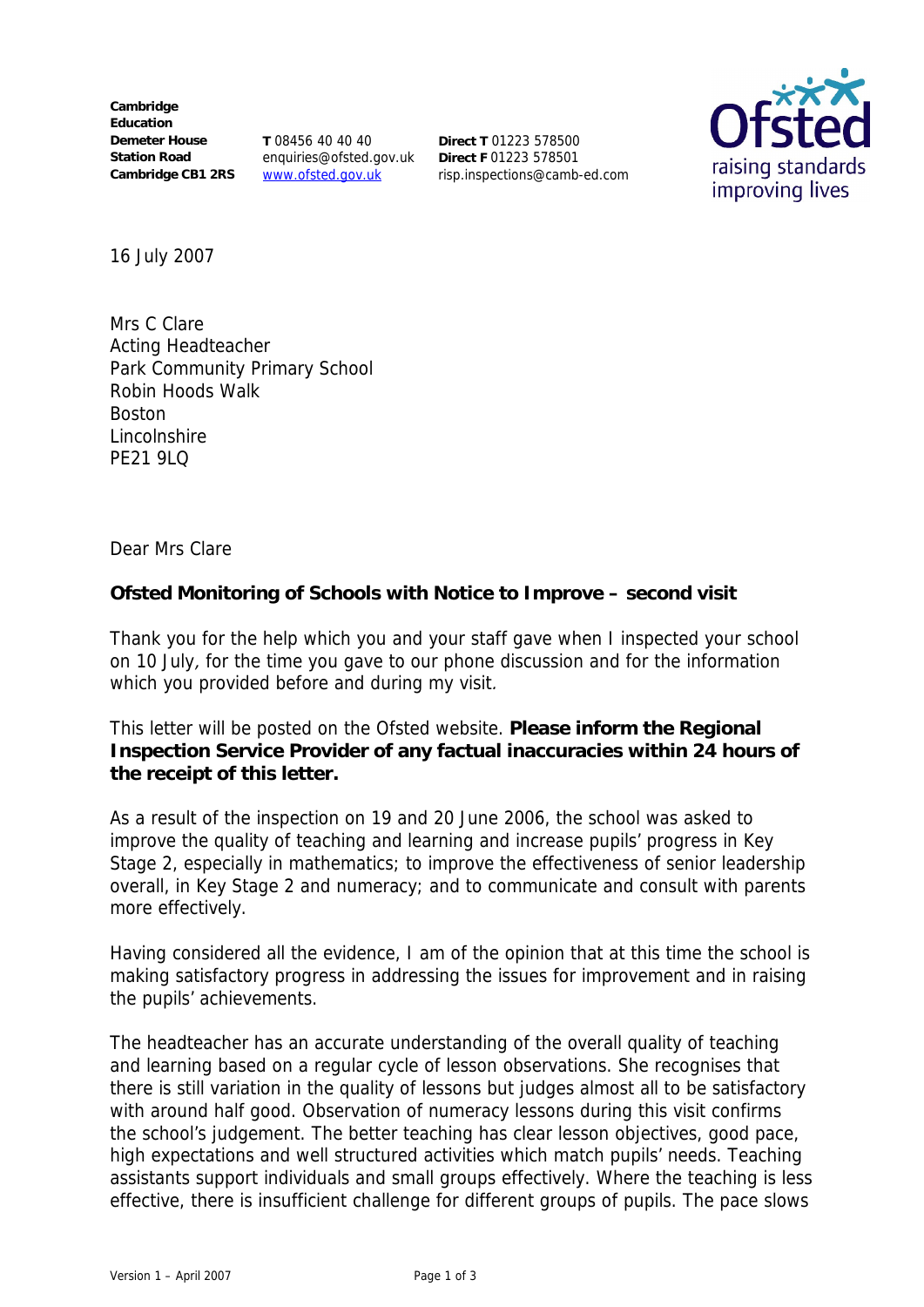

during class question and answer sessions and teachers do not reinforce learning enough for those who need constant practice and repetition. Teachers miss opportunities to use visual and practical methods to develop pupils' numeracy skills.

Detailed assessment data about pupils' progress is collected regularly and analysed thoroughly. The most recent school data shows clear improvement in two of the Key Stage 2 year groups. The recently received results for Year 6 national tests in numeracy show that standards have improved substantially on those in 2006 and are broadly in line with the national average. Results in science and English have also improved although these remain below the national averages. However, the data for two other year groups indicates that, although there are improvements, too many pupils still do not reach their targets in numeracy or writing and that standards remain below average.

Senior staff have used this assessment data to identify accurately the issues for urgent action, which include the standard of writing across the school. The headteacher has strategically allocated teachers to classes for next year to ensure that progress is improved. A full range of intervention programmes provides support to targeted pupils in literacy and numeracy in addition to their regular lessons. Classes have been carefully regrouped for literacy and numeracy to allow teachers to focus closely on pupils' particular areas of weakness. Pupils have clear targets in numeracy and literacy, and their progress is closely monitored. These strategies are beginning to have a positive impact on pupils' performance.

The school has recently entered into a federation with the acting headteacher's school, which secures leadership for the future. The senior team builds on the existing strengths of staff in the school and, in effect, has been in place since January 2007. The headteacher and senior team provide clear direction for the school and have a realistic but ambitious vision for future development.

Systems for monitoring and evaluating the school's performance are now regular and rigorous. Senior staff, including the Key Stage 2 leader and numeracy coordinator, complete regular lesson observations, analysis of test papers, reviews of pupils' work and scrutiny of teachers' planning and marking. Key areas for improvement are accurately identified and turned into specific action plans. Support and training from the local authority is good and will continue into next year. The headteacher has taken difficult decisions to ensure pupils' progress and these have had effect in the improvements in performance for certain classes. The governing body has a new but experienced chair and vice chair. Governors understand their role to challenge the school and hold senior leaders to account.

The school has continued with its regular parents' meetings and newsletters. The meetings are thinly attended but newsletters now contain contributions from classes, the school council and governors. Responses to the parents' questionnaire issued this summer were mainly positive. Parents have confidence in the headteacher and recognise improvements in the school, especially in behaviour and expectations. A parenting course is offered and the school website will be relaunched in September.